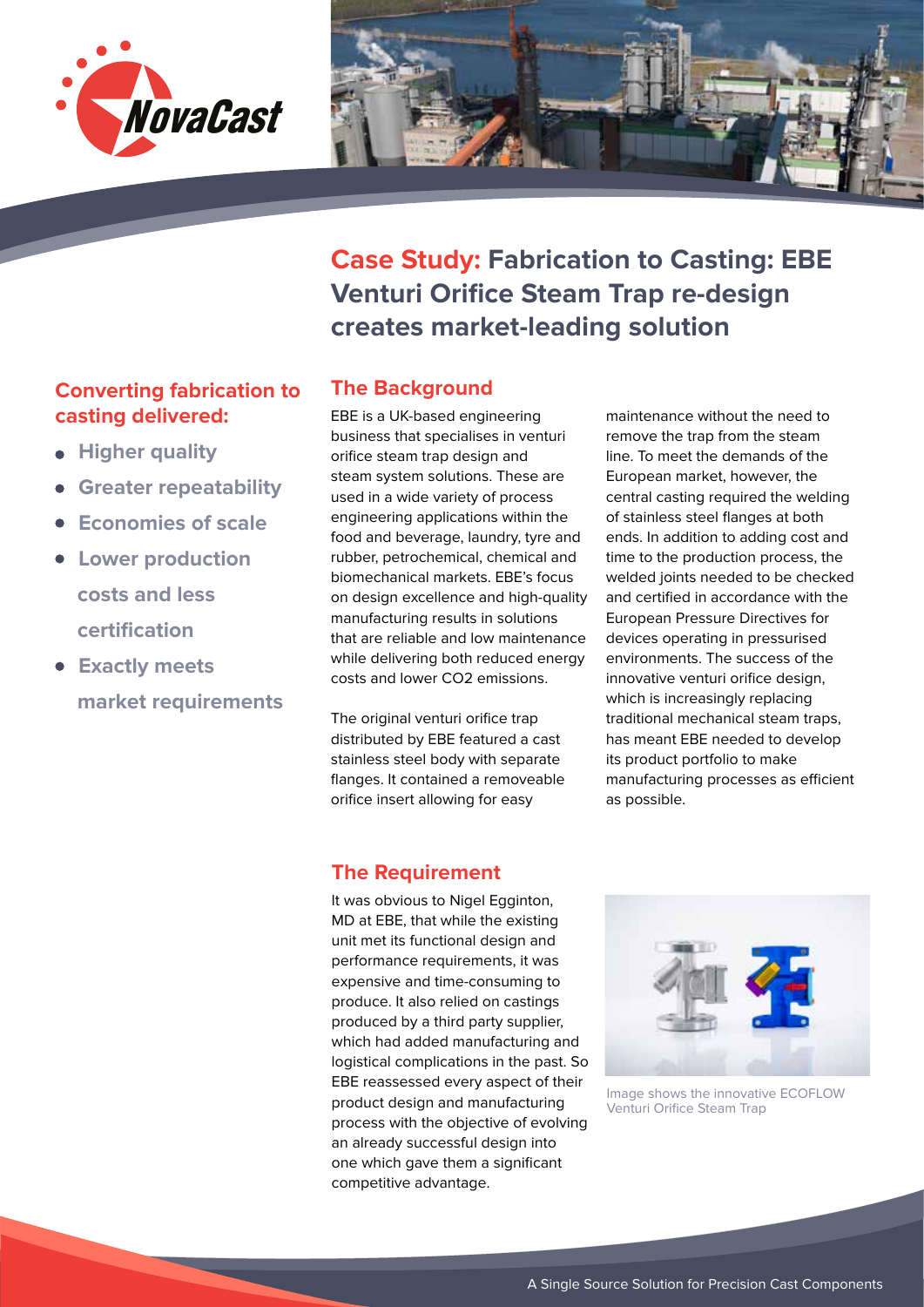



**The Solution**

**"Instead of 'single manufacture many times', we are now able to assemble and supply multiple units very easily."**

**Nigel Egginton MD, EBE Engineering**

### As flanged connections were a requirement for the European market into which EBE exports a significant volume of venturi orifice steam traps, a key objective of the re-design was to incorporate the flanges into the main casting. This would deliver several benefits including simplification of the production process by eliminating the need for any welding, a reduction in the amount of machining required, a lowering of the manufacturing cost

and the opportunity to benefit from

economies of scale.



3D Modelling identifies and solves casting issues in component geometry

To realise these benefits, EBE needed to find a foundry capable of working with them to develop a casting geometry that would deliver the design improvements. It was critical that the quality of the Stainless Steel casting was high to ensure the integrity of the venturi orifice steam trap when working at high temperatures and pressures. This would also reduce the amount of machining required to achieve both operational performance and the required surface finish.



Isometric drawing produced for 3D printed sample

NovaCast was selected by EBE due to its extensive experience of converting fabrications into castings combined with its ability to deliver stainless steel castings of the highest quality.

Working closely together, the engineers at EBE and NovaCast developed and refined the casting geometry using 3D modelling and casting simulation software. A 3D printed prototype was then produced prior to full Stainless Steel production samples being commissioned. The combination of advanced computer modelling and 3D printing eased the process of developing, testing and refining the casting geometry and saved both time and cost.



Finished product cast as one piece in CF8 Stainless Steel